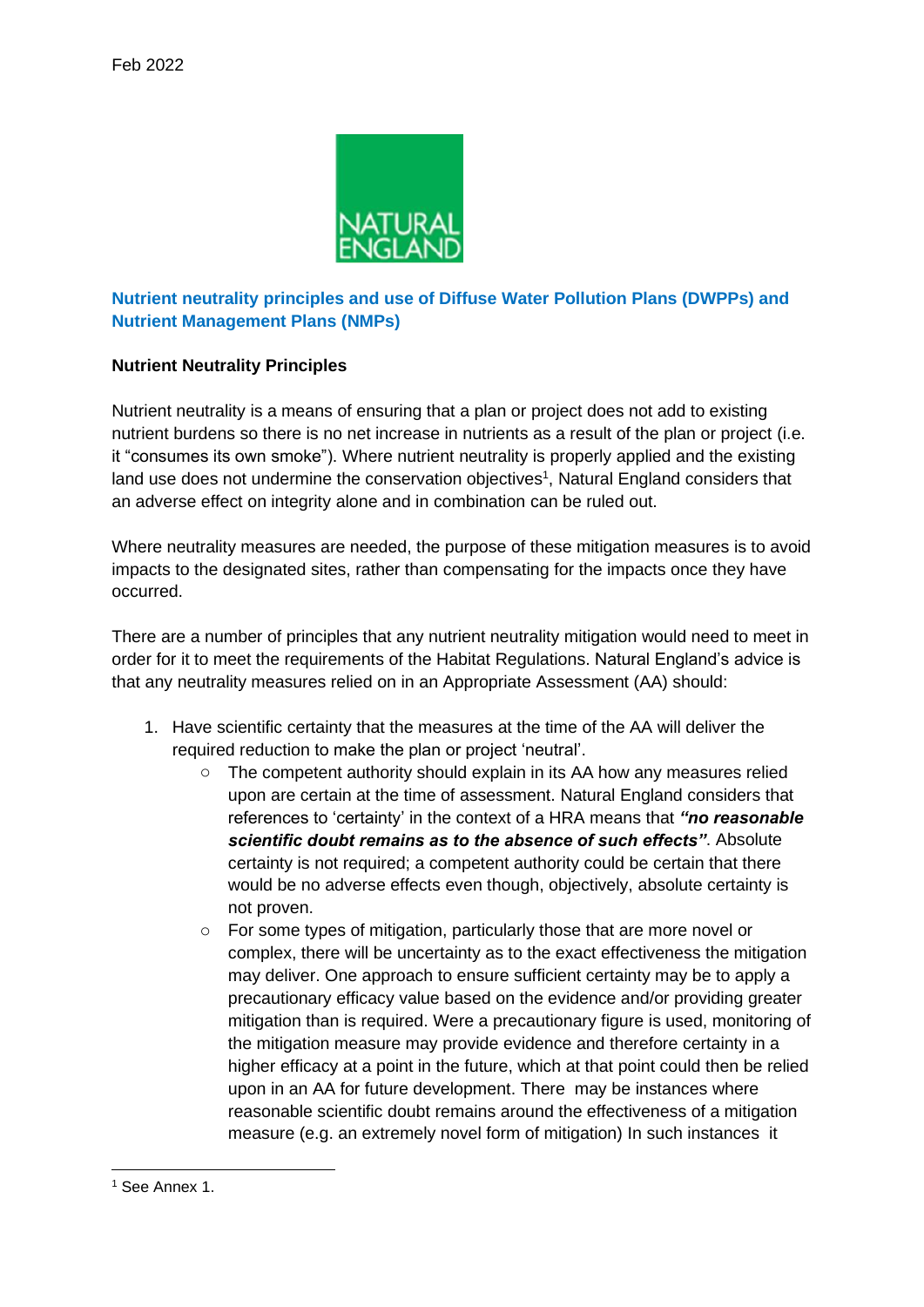may not be possible to use this type of mitigation until further evidence is collected to provide the sufficient level of certainty e.g. the measure is put in place and the efficacy monitored before it is relied upon in an AA.

- 2. Have practical certainty that the measures will be implemented and in place at the relevant time when the AA is undertaken, e.g. secured and funded for the lifetime of the development's effects.
	- $\circ$  The competent authority should explain in its AA how any measures relied upon are certain at the time of assessment. There may be different ways to achieve this certainty. One common method of ensuring full implementation of measures that are relied on in an AA would be for the measures to be secured through legally binding obligations that are enforceable.
	- o Mitigation must be in place for the lifetime of the proposed development so in most cases this will be in perpetuity. We generally define in perpetuity between 80-125 years, however, it does not follow that mitigation is not needed after that period.
- 3. Be preventive in nature so as to avoid effects in the first place rather than offset or compensate for damage. This applies both temporally and spatially.
	- o Temporally:
		- Consideration will need to be given as to (i) when the measures will come online and into effect and (ii) when the pollutants come online as the impact may be phased and take place over the lifetime of a development, rather than on day one. It may be that a range of measures may be needed to address impacts over time.
		- There may be cases where nutrient neutrality is not, at first, achieved because there is a time lag between the initial effects from the plan or project at the Habitats site compared to the benefits of neutrality measures (on-site or off-site) being felt at the Habitats site. One option is to consider whether bridging measures or reasonable restrictions on occupation or phasing could close that time lag so that neutrality can be achieved.
	- o Spatially:
		- Consideration will need to be given as to the location of any mitigation relative to where the development will have its impact on the Habitats site to ensure that it avoids any increase in nutrients within the site. The mitigation measure will need to be upstream of the location where the development site run off and wastewater input will have its effect on the Habitats site. This means if the wastewater/run off is direct to (i.e. within) the Habitats site boundary the measures will need to be upstream of this location. If the discharge is indirect i.e. upstream in the catchment of the Habitats site, then the mitigation measures can be up or downstream within the catchment, as long as it will provide the offsetting before the point at which the development impacts the Habitats site.
		- There may be cases where it is not possible to provide mitigation on land outside of the development, because it will not actually remove the impact from the development. For example, a terrestrial wetland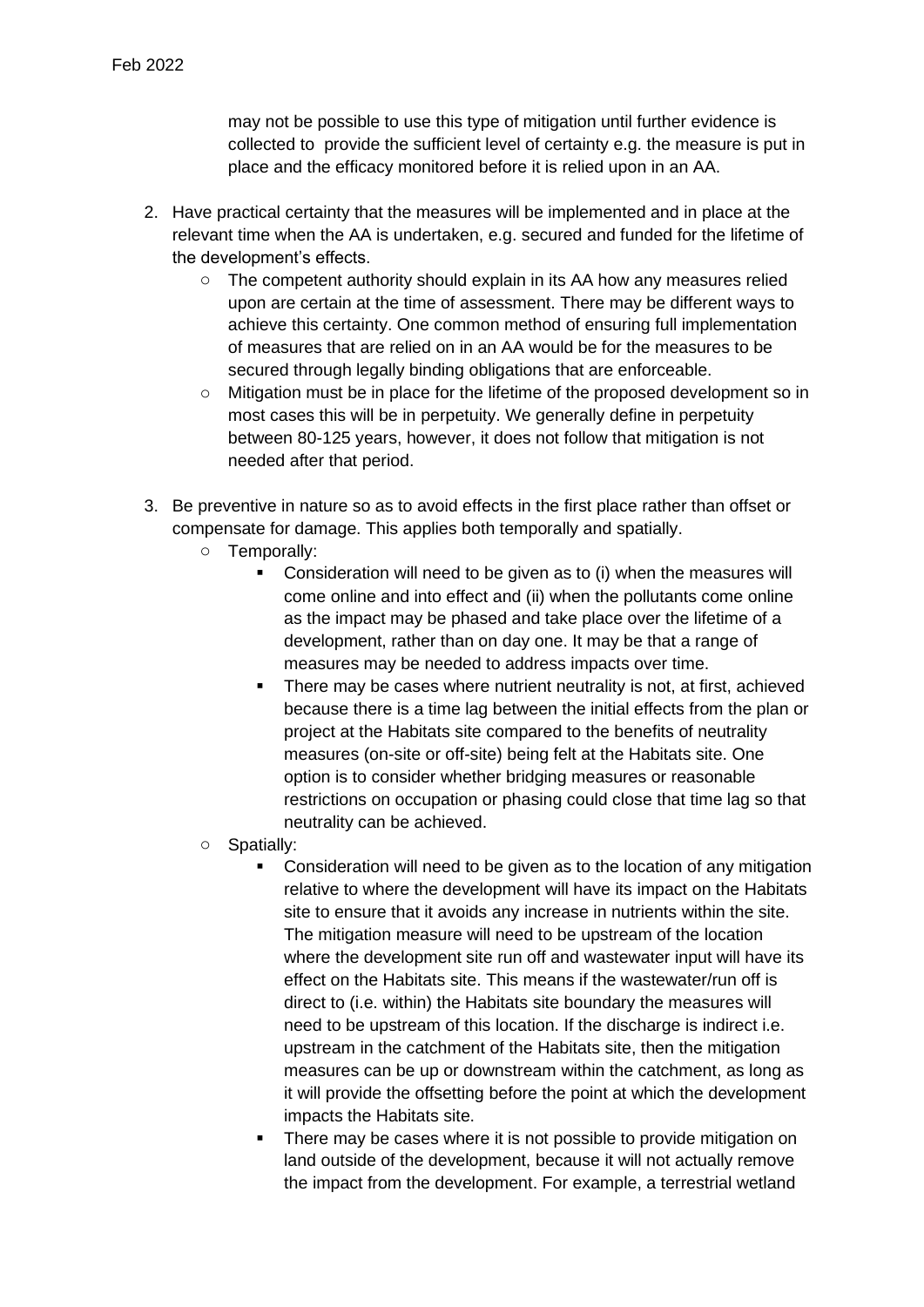(e.g. fen/bog) where there is a direct discharge to the wetland which is not to open water but to the wetland itself, then there may be no or very limited ability to avoid this localised impact, due to there being no or very limited other sources which contribute to this exact location.

- 4. Not undermine the objective of restoring the site to favourable condition by making the 'restore' objective appreciably more difficult or prejudicing the fulfilment of that objective.
	- o For example, where there is only a limited pool of measures available for addressing an existing exceeded threshold and these are used to enable growth rather than bring the site into favourable condition, this may undermine the 'restore' objective. The key question would be whether, in fact, there is actually a limited pool of measures in the relevant circumstances.
	- o Additionally, the implementation of mitigation measures through nutrient neutrality should not prevent the implementation of future measures under Articles 6(1) and 6(2) of the Habitats Directive (incorporated through Regulations 9(1) and 9(3) of the Habitats Regulations) aimed at restoring the site to favourable conservation status in the long term. This may be the case where, for example, proposed off-site mitigation land has been earmarked for the implementation of positive measures designed to improve the conservation status of the site and this opportunity for improvement in the quality of the site would be lost if the land were instead used for mitigation for a specific project.
- 5. Not directly use or double count measures that are already in place or must be put in place to protect, conserve or restore the site (to meet article 6(1) and (2) requirements) in order to justify new growth.
	- o For example, those measures that have been identified in a Diffuse Water Pollution Plan (DWPP) or Nutrient Management Plan (NMP) as needed to restore the site (such as wastewater treatment work upgrades that do not take account of growth) cannot also be used as mitigation for development<sup>2</sup>.
- 6. Be carefully justified together with calculations of the change in the nutrient contribution before and after the development taking account of any mitigation on land outside the development.
	- $\circ$  Over-estimating the existing nutrient contribution from development land or mitigation land outside the development site and/or under-estimating the nutrient contribution from the development to reduce the scale of nutrient reduction mitigation needed to meet 'nutrient neutrality' would not satisfy the precautionary requirements of the Habitats Regulations. The national generic nutrient neutrality methodology sets out how calculations can be undertaken.

<sup>&</sup>lt;sup>2</sup> These improvements under article  $6(1)(2)$  obligations (accessed through regulation 9 of the Habitats Regulations) may give context to the environmental condition of the site. At the time of AA, where these measures can be accurately and soundly established to change the baseline, Natural England considers that the impact of the plan or project can be considered against that changed baseline.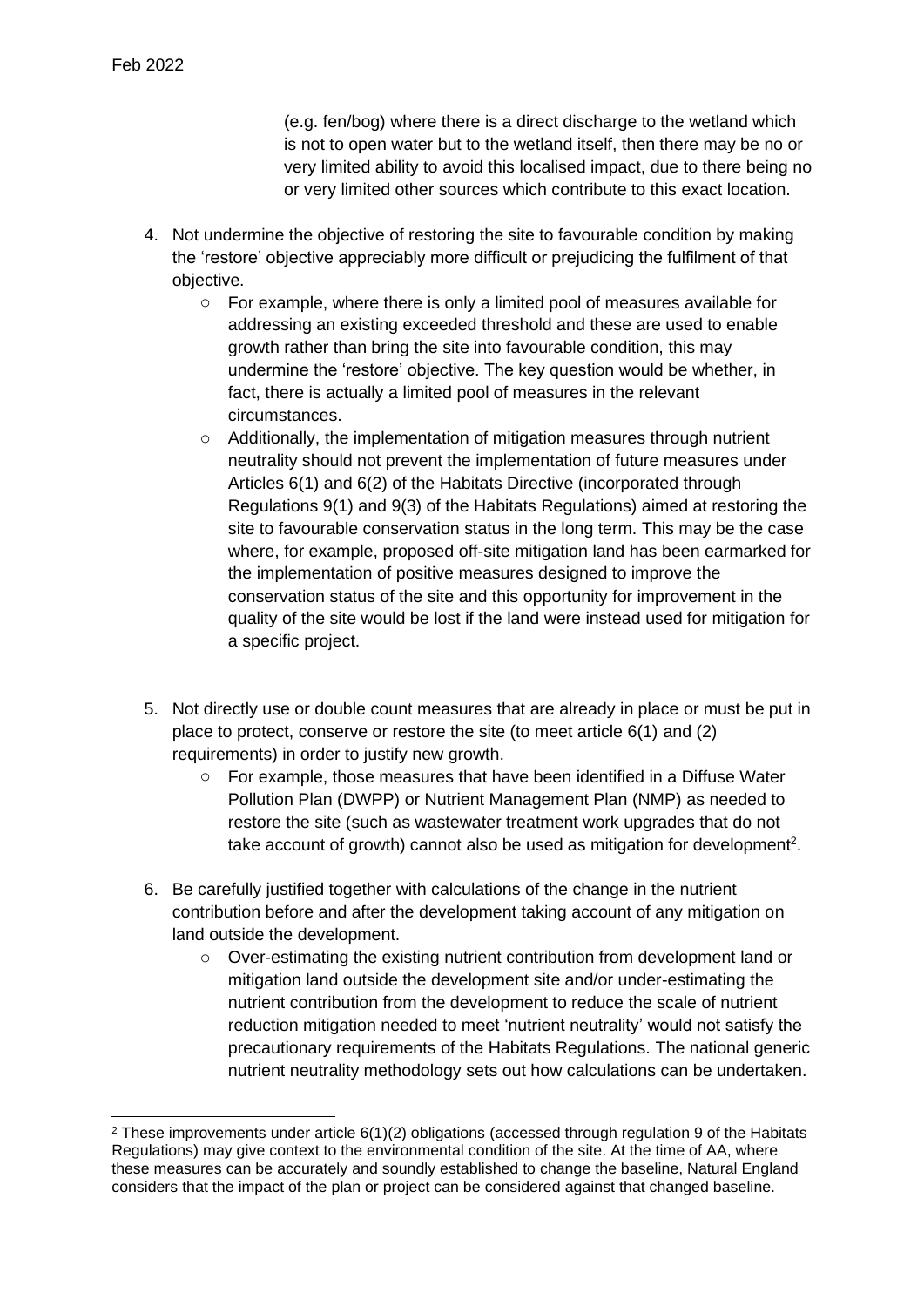- $\circ$  To be able to take account of WwTW upgrades in any NN calculations, the upgrades need to have been agreed and funded through the water companies Periodic review process. Those that have already been agreed as part of the Water Industry National Environmental Program (WINEP) for PR19 and will therefore be implemented by end of 2024 can be taken into account and have been included within the NN calculators.
- 7. Ensure that there is no real risk that the existing land use, which may be maintained by neutrality (or an improvement), undermines the conservation objective to 'restore' the site to favourable condition. This applies to the existing land use at the development site and at any off-site mitigation land. See Annex 1 for further details.

Mitigation within the development site should ideally be considered first to minimise the contribution from the development itself, but where it is not possible to provide or secure the necessary mitigation in this way, then mitigation on land outside the development can be considered.

## **Use of Diffuse Water Pollution Plans and Nutrient management plans**

Natural England's experience to date is that the current DWPPs/NMPs may not necessarily provide sufficient certainty to enable a conclusion of no adverse effect on site integrity where plans or projects contribute additional nutrient loading, particularly where there is a lack of clarity on:

- The efficacy of measures to deliver the required reductions in nutrient levels, including whether all necessary measures have been identified to bring the site into favourable condition with respect to water quality. Although a precautionary approach to the identification of the measures needed could enable there to be greater certainty e.g. by assuming worst case efficacy or adding a % increase or safety factor to address residual uncertainties; and/or
- Whether the plan creates sufficient environmental capacity below the water quality objectives for the new development; and/or
- The mechanisms for delivery, the required uptake and how their implementation is secured.

In such cases, it may be possible to further develop the DWPPs/NMPs to move them to a place where they do have sufficient certainty in the future to rely on them in an AA, as a longer term solution.

Whilst current DWPP/NMPs may not be sufficiently certain to rely on in a HRA so nutrient neutrality is not needed, they can still be important in informing adoption of nutrient neutrality for a given scheme. They will help to provide an understanding of the risk of the development undermining actions by others to deliver the restore target e.g. whether there are indeed only a limited pool of measures available and whether maintaining the current nutrient contribution of the development and any avoidance land will undermine site restoration.